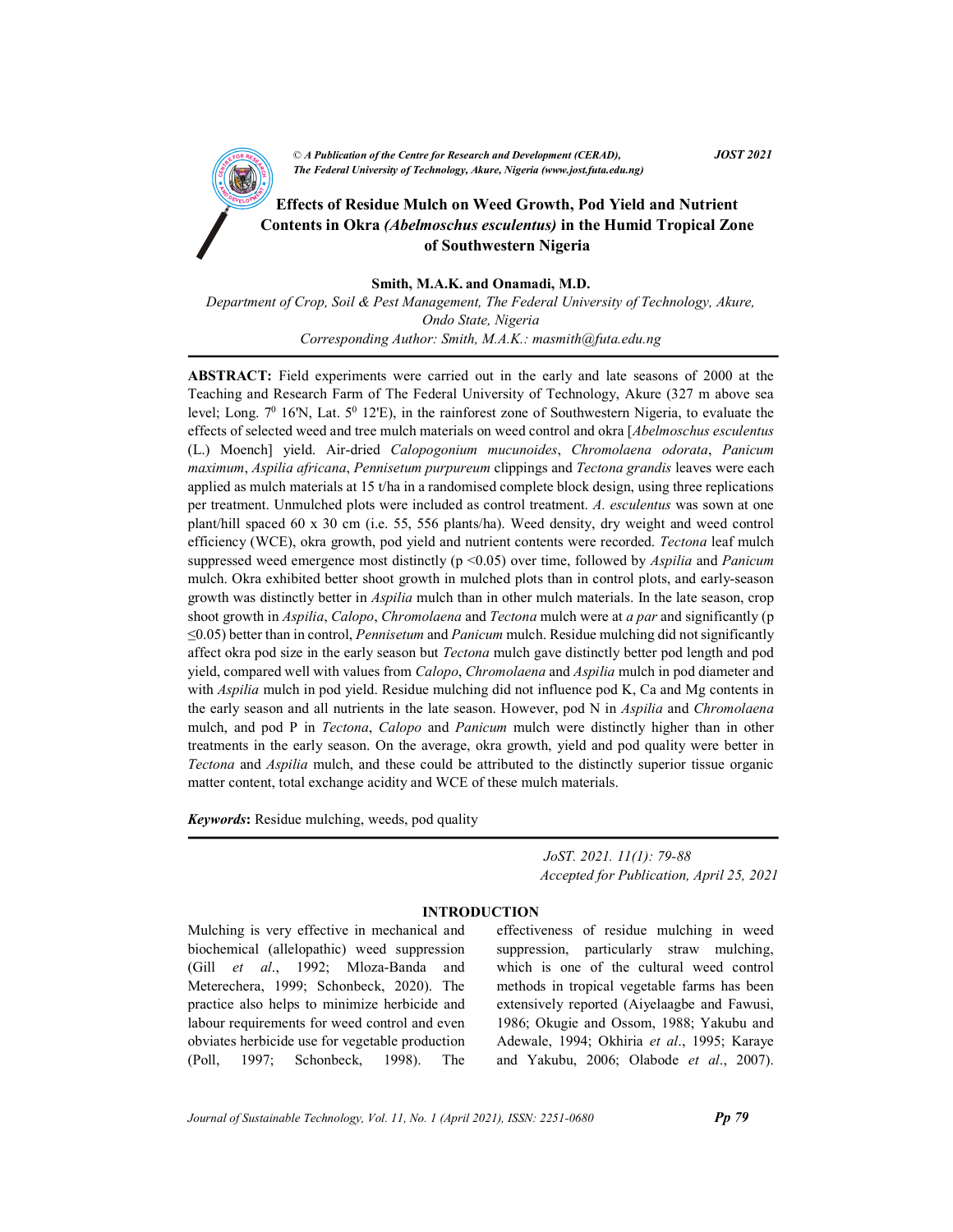Generally, mulches reduce the survival of every plant which comes under the mulch surface, crop or weed species populations (Kader et al., 2019). Additional benefits of the residue mulch include improved growth and yield of vegetable crops arising from soil protection, improved root growth and proliferation of surface soil, increased fungal populations and organic matter, supply of essential plant nutrients, water- and nutrient-use efficiencies (Budelman, 1991; Tian et al., 1994; Sangakkara et al., 2004; Ojeniyi et al., 2012; Agbede et al., 2014; Iqbal et al., 2020; Soni, 2021).

In a rainforest location, grass (Digitaria horizontalis Willd.) clippings were more effective in weed suppression in the long term due to greater soil persistence and sustained weed control efficiency (WCE) in Basella alba L., than legume (Calopogonium mucunoides L.) clippings in the long term, due to rapid decomposition of legume mulch (Smith, 2008, 2017). Crop growth and yield increased markedly with mulch WCE from lower (6,12  $t/ha$ ) to medium (12, 15  $t/ha$ ) in grass mulch, and from medium (12 t/ha) to higher (18 t/ha) rate in legume mulch. Differential crop growth and edible yield were due to mulch type, soil fertility, crop water and nutrient uptake and nutrient-use efficiency.

In okra, Calopo mulch (CM) gave better crop growth and yield than NPK fertilizer, and minimum weed density compared to lime, wood ash, NPK fertilizer, poultry manure and unamended soil (Smith and Ajayi, 2004; 2005). Similarly, Smith and Akinseye (2005) revealed that residue mulching with Tectona grandis leaves, Tithonia diversifolia twigs and Fallow mulch each applied at 5 t/ha during okra establishment enhanced weed growth in the early season, but suppressed weed growth considerably in the late season. Tectona was more effective in weed suppression than Fallow

and Tithonia mulch. The integration of Tectona mulch at 5 t/ha, 10 kg/ha NPK and 4 t/ha poultry manure is suggested for optimum weed control and okra pod yield and quality. Recent reports (Smith and Fasanmi, 2016) confirmed the superiority of Tectona applied at 5 t/ha to Fallow and Tithonia mulch in both dry- and wet- season okra. In a forest-savanna transition location, Bello (2019) reported that Tectona applied at 15 t/ha showed distinctly higher WCE, followed by Aspilia africana and Calopo mulch in both early- and late-season okra. Similarly, okra treated with Tectona mulch was superior in almost all pod yield parameters, especially pods/plant and pod fresh yield in both seasons. Elsewhere, weed growth and cover under hay mulches and chipped kenaf straw were substantially reduced in tomato, transplanted onion, pepper and cabbage (Russo et al., 1997; Schonbeck, 1998).

In Nigeria, previous reports on the effects of residue mulching in okra were on growth and yield benefits (Ojeniyi and Adetoro, 1993; Smith et al., 2001; Smith and Akinseye, 2005; Smith and Ajayi, 2004, 2005; Smith, 2008, 2017; Smith and Fasanmi, 2018; Bello, 2019). However, successful commercial production of okra depends not only on the quantity of consumable pods but also on sustenance of profitability, which largely depends on the quality of consumable pods and the associated global demand. The objective of this study therefore, was to assess the effects of mulch materials from some important fallow weeds (C. mucunoides, Chromolaena odorata L.M. King & Robinson, A. africana (Pers.) C.D. Adams, Pennisetum purpureum Schumach., Panicum maximum Jacq.) and non-legume agroforestry species  $(T. \,$  grandis  $L$ .) on weed control and pod nutrient contents in the rainforest agroecozone of Southwestern Nigeria.

# MATERIALS AND METHODS

The experiments were carried out in the early (May-July) and late (Sept.-Nov.) seasons of 2000, at the Teaching and Research Farm of the Federal University of Technology, Akure (327 m above sea level; Long.  $7^0$  16'N, Lat.  $5^0$  12'E) in the rainforest zone of Southwestern Nigeria.

Soil samples were randomly collected from the experimental area for analysis of physical and chemical properties; particle analysis was by hydrometer method of Bouyoucos (Bouyoucos, 1951); phosphorus by Bray-P1 method (Bray and Kurtz, 1945); exchangeable bases by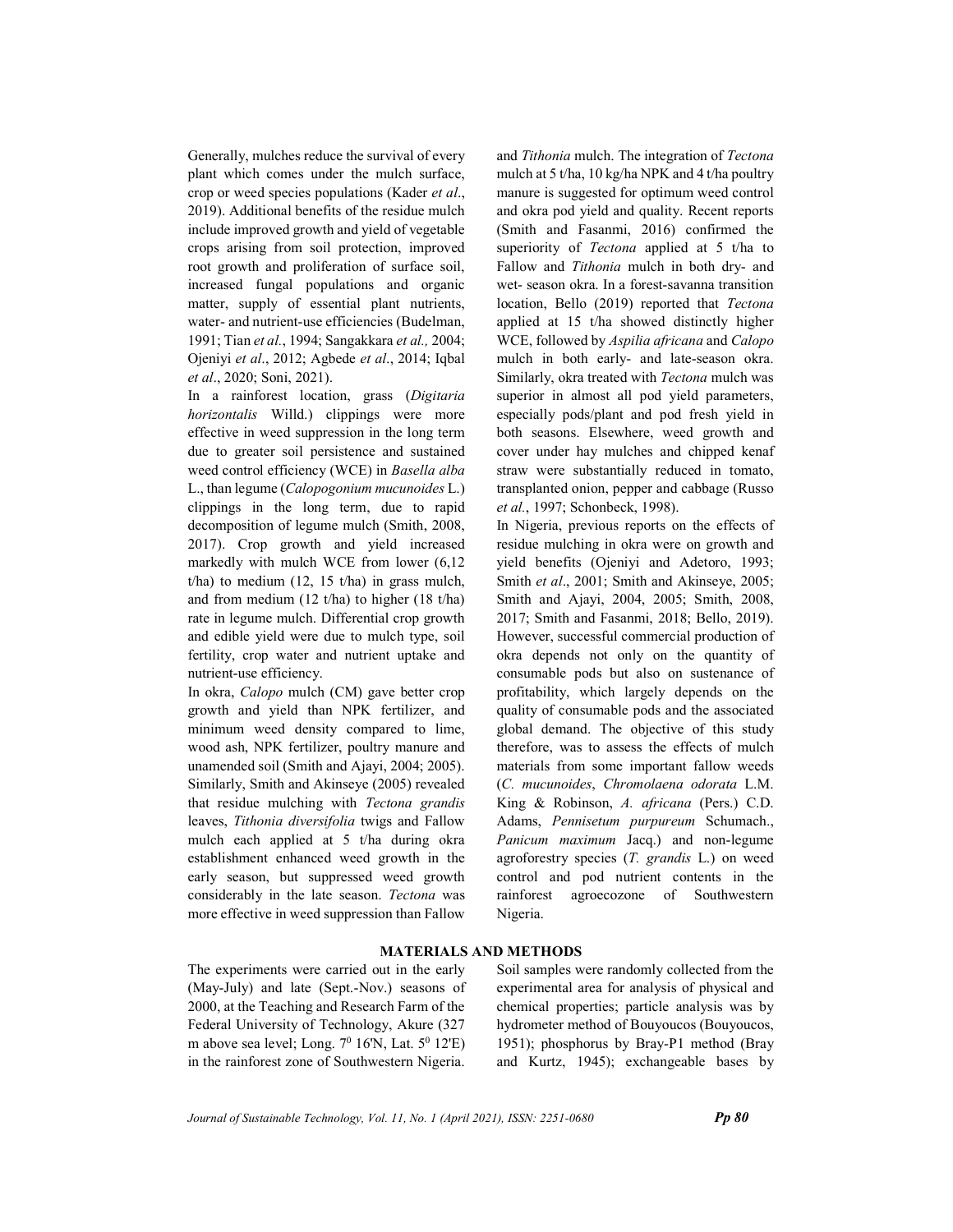atomic absorption spectrophotometer (Ca, Mg), and flame photometer (K); organic carbon by the method of Walkley and Black (1934) and converted to organic matter by using a factor 1.724; total nitrogen by the macro-Kjeldahl method (Jackson, 1962). The soil was a sandy clay loam containing 6.4% organic matter, 0.15% N, 0.001% P, 0.14% K, 0.10% Ca and 0.05% Mg. Mulch samples were analyzed for their tissue organic matter and exchangeable acidity (determined by the KCl extraction method; Jackson, 1962) in other to obtain preliminary information on mulch persistence on soil surface (Table 1).

The experimental area (14.5 x 8.0 m) was manually cleared, and the plant debris allowed to decompose over two weeks before sowing okra seeds into manually prepared 2 x 2 m seedbeds, at two seeds per hill and 60 x 30 cm spacing. There were seven treatments, viz. 15 t/ha each of air-dried C. mucunoides, C. odorata, P. maximum, A. africana and P.

purpureum clippings and T. grandis leaves, and an unmulched (unweeded) control, arranged in a randomized complete block design (RCBD) and replicated three times. The mulch materials were uniformly applied on the seedbeds. Weed samples were collected from two 20 x 20 cm quadrats randomly-placed in each plot at 3 and 5 WAT (weeks after treatment, equivalent to 5 and 8 weeks after planting okra), counted and oven-dried at 80°C for 48 hr. WCE was calculated from weed density (WD) using the procedures described by Subramanian et al. (1991), viz. WCE%= WDC-WDT x 100/WDC, where WDC= weed density in control plot and WDT= weed density in treated plot. Okra plant height, stem girth, leaves plant, leaf area, pod yield parameters and nutrient (N, P, K, Ca, Mg) contents were recorded. All data collected were subjected to analysis of variance (ANOVA) and the means compared using the Least Significant Difference (LSD) test at  $P = 0.05$ .

| <b>Mulch materials</b>              | Organic matter<br>(%) | <b>Exchangeable acidity</b><br>(meq $100 g^{-1}$ ) |  |  |
|-------------------------------------|-----------------------|----------------------------------------------------|--|--|
| Calopogonium mucunoides L.          | 88.8                  | 4.2                                                |  |  |
| Chromolaena odorata L.M.            | 82.3                  | 3.9                                                |  |  |
| King & Robinson                     |                       |                                                    |  |  |
| Tectona grandis L.                  | 91.2                  | 10.0                                               |  |  |
| Aspilia africana (Pers.) C.D. Adams | 79.2                  | 9.2                                                |  |  |
| Pennisetum purpureum Schumach.      | 87.5                  | 7.3                                                |  |  |
| Panicum maximum Jacq.               | 86.8                  | 3.4                                                |  |  |

|  | Table 1: Tissue organic matter and exchangeable acidity of selected mulch materials |
|--|-------------------------------------------------------------------------------------|
|  |                                                                                     |

### RESULTS AND DISCUSSION

#### Weed growth and control

In the early season, Tectona mulch gave distinctly lower weed growth compared to other treatments, and distinctly higher WCE in established okra followed weakly by Aspilia mulch, and negative WCE in other treatments (Table 2). In the late season, Tectona mulch also gave a distinctly lower weed growth and a relatively appreciable WCE, followed by Pennisetum and Panicum mulch, and negative WCE values in other treatments. On the average, weed density and dry weight were distinctly lower in Tectona mulch than in other treatments.

Of all the mulch materials used in this study, Tectona leaf mulch was the most persistent, and this coupled with the thickness and larger unit leaf surface area, quasi-continuous soil coverage due to dense packing on the soil surface and distinctly high organic matter (91.2%, Table 1), lignin (1.3%; Bello, 2019) and saponin (1.92%; Bello, 2019) contents, enhanced mechanical hindrance to weed emergence through the distinctly high WCE.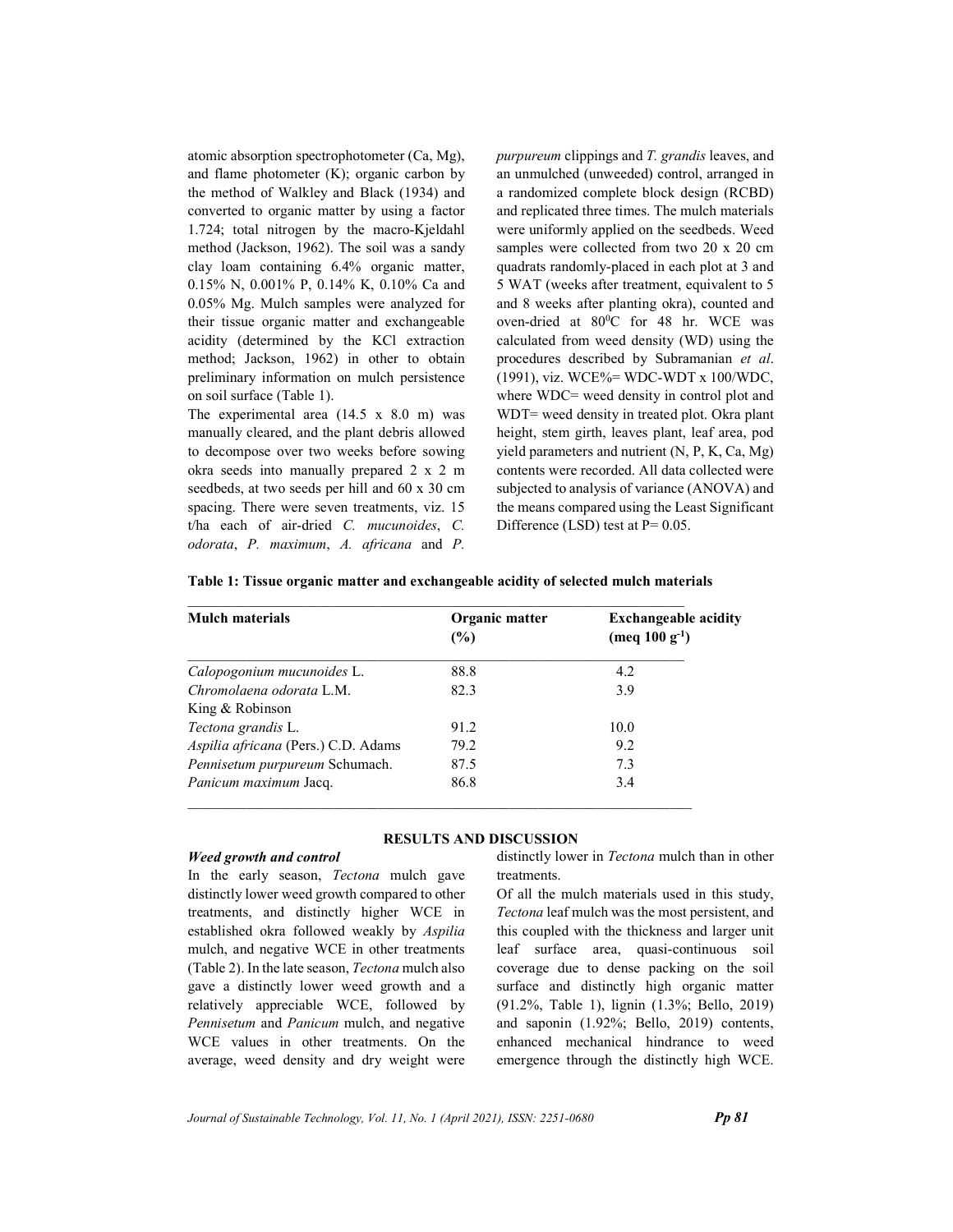These observations agree with the reports of Budelman (1991), Smith and Akinseye (2005), Schonbeck and Tillage (2011) and Saunders (2018). The possible contribution of high tissue exchangeable acidity in Tectona mulch to soil pH and allelopathic effects is also indicated in this high weed control efficiency. In the absence of Tectona leaves, Aspilia (0.5% lignin, 3.80% saponin; Bello, 2019) mulch could be used in the early season, and Pennisetum (0.3% lignin, 1.26% saponin; Bello, 2019) and Panicum (0.4% lignin, 1.32% saponin; Bello, 2019) mulch in the late season, at a higher rate to ensure a thicker, extensive ground cover, and/or supplemented with one timely early handweeding at the current rate of 15 t/ha, for effective weed control.

Contrarily, the ineffectiveness of Calopo and Chromolaena mulch in weed control can be primarily attributed to their considerably low lignin (0.6%, 0.2% respectively; Bello, 2019) and saponin (0.91%, 0.4% respectively; Bello, 2019) contents and ease of biodegradation (Smith and Alli, 2007; Smith, 2008, 2017), in spite of their moderate tissue organic matter contents (Table 1). This, in addition to the potentially high nutrient additions and improved soil conditions (Schonbeck and Tillage, 2011; Liang et al., 2002; Smith et al., 2006; Ojeniyi et al., 2012; Smith, 2017) under the latter two mulch materials encouraged rapid weed emergence and more aggressive weed infestation during okra growth. Traditionally, Chromolaena residue mulch is largely used for soil fertility maintenance for sustainable crop production (Ojeniyi et al., 2012), especially vegetable production (Lal et al., 1980; Ilori et al., 2011) under dry-season irrigation (Ojeniyi and Adetoro, 1993).

| <b>Mulch treatments</b> | WAT                                     |      | <b>WAT</b> |                                    | <b>Mean WCE</b>          |
|-------------------------|-----------------------------------------|------|------------|------------------------------------|--------------------------|
|                         | 3                                       | 5    | 3          | 5                                  | (%)                      |
|                         | <b>Weed density</b><br>$-(-(n o. m-2)-$ |      |            | Weed dry weight<br>$---(g m-2)---$ |                          |
| <b>Early season</b>     |                                         |      |            |                                    |                          |
| Control                 | 22.3                                    | 49.3 | 2.6        | 18.7                               |                          |
| C. mucunoides           | 35.3                                    | 70.0 | 0.8        | 16.5                               | $-24.3$                  |
| C. odorata              | 25.3                                    | 95.3 | 1.4        | 13.4                               | $-39.4$                  |
| T. grandis              | 14.0                                    | 32.7 | 0.4        | 6.3                                | 42.9                     |
| A. africana             | 25.3                                    | 84.7 | 3.0        | 20.9                               | 12.2                     |
| P. purpureum            | 30.0                                    | 98.7 | 1.6        | 15.1                               | $-37.4$                  |
| P. maximum              | 32.7                                    | 87.7 | 1.8        | 20.0                               | $-74.2$                  |
| LSD(0.05)               | 5.9                                     | 38.7 | <b>NS</b>  | 6.4                                |                          |
| Late season             |                                         |      |            |                                    |                          |
| Control                 | 40.7                                    | 26.0 | 4.5        | 64.0                               | $\overline{\phantom{0}}$ |
| C. mucunoides           | 44.0                                    | 26.0 | 0.8        | 83.0                               | $-0.3$                   |
| C. odorata              | 37.0                                    | 33.0 | 1.4        | 103.0                              | $-5.3$                   |
| T. grandis              | 10.0                                    | 15.0 | 0.4        | 26.0                               | 19.9                     |
| A. africana             | 36.0                                    | 34.0 | 2.7        | 77.0                               | $-5.3$                   |
| P. purpureum            | 23.0                                    | 30.0 | 2.3        | 93.0                               | 11.7                     |
| P. maximum              | 30.0                                    | 32.0 | 2.0        | 71.0                               | 6.7                      |
| LSD(0.05)               | 9.1                                     | 7.1  | 1.4        | 15.9                               |                          |

Table 2: Effect of residue mulching on weed growth in the early season at 3 and 5 weeks after treatment (WAT) in the early and late seasons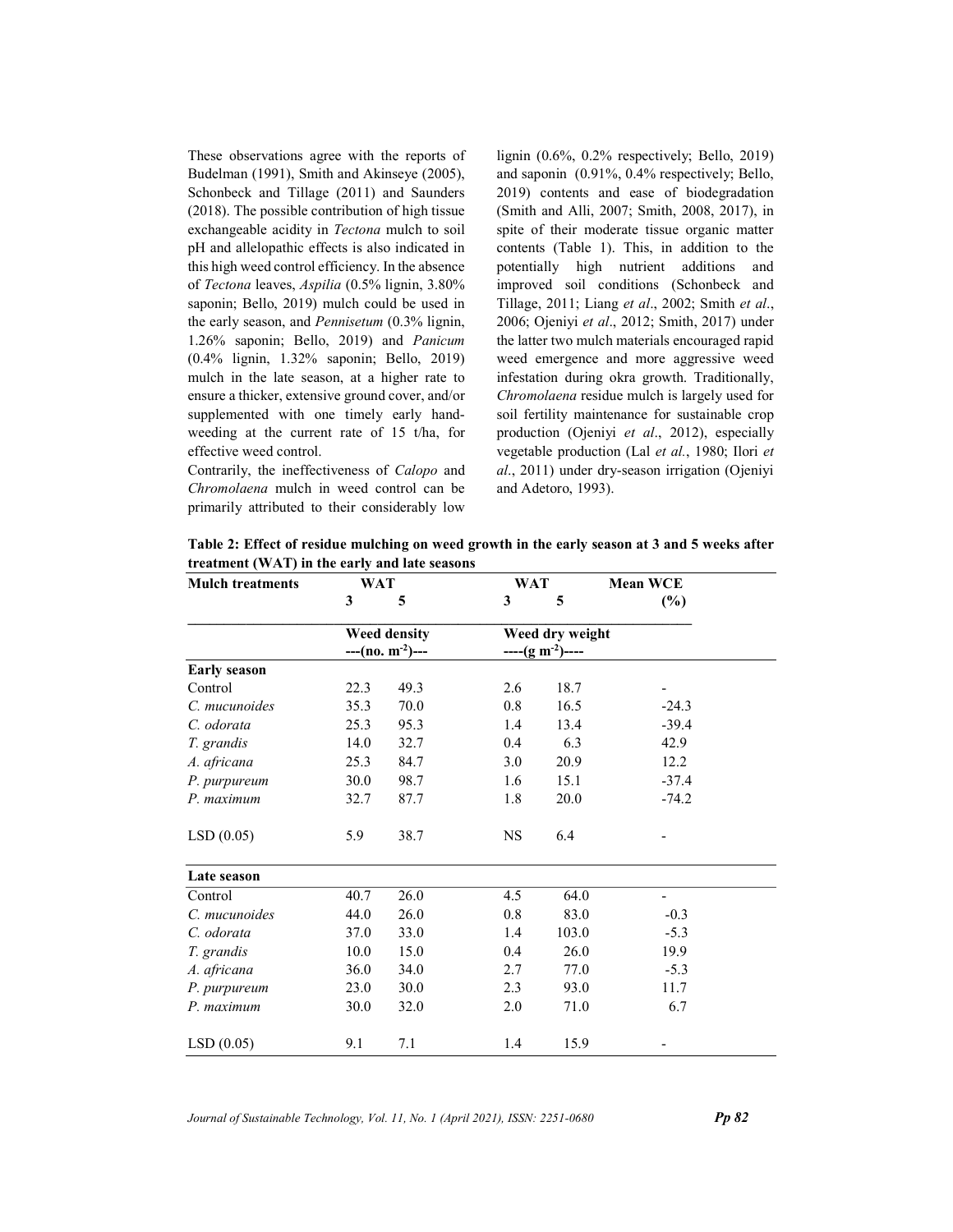# Okra growth, yield and pod nutrient contents

Okra growth was considerably better in mulched plots than in unmulched (control) plots in both seasons (Tables 3-6). Organic plant mulch, including those used in the current study, enhances both soil and crop productivity through its effects on soil physical, chemical and biological conditions (Lal et al., 1980; Awodun and Ojeniyi, 1998; Tian et al., 1994; Smith and Alli, 2005; Soni, 2021). The embedded effect of initial nutrient release from decayed plant debris before sowing okra is also indicated.

In the early season, Aspilia mulch gave distinctly  $(p<0.05)$  taller established okra plants and larger crop leaf area than all other treatments in which okra plants were uniformly shorter with considerably smaller leaf areas (Tables 3-4). Residue mulch did not significantly influence pod length, pod diameter, and pod K, Ca and Mg contents of okra (Table 5). Contrarily, pod fresh weight was significantly higher in Aspilia, Tectona mulch and control plots than in other treatments, in which pods produced relatively comparable fresh weights. Aspilia and Tectona mulch gave distinctly higher pod N and P contents, respectively than other treatments. In the late season, established okra in Aspilia, Tectona, Calopo and Chromolaena mulch were significantly taller, had considerably larger leaf areas and apparently thicker stems than those in Pennisetum, Panicum mulch and control treatments (Tables 3-4). However, leaves plant was distinctly higher in Tectona mulch than in other treatments. Okra pod nutrient contents did not significantly differ with residue mulch treatments (Table 6). Contrarily, pod length and fresh weight were distinctly higher in Tectona mulch than in other treatments. Also, pod diameter in Tectona mulch was comparable to

those in Calopo and Aspilia mulch, but these were all significantly higher than in other treatments. Apparently, control plots gave the lowest pod yield, and pod N, P and K contents, in spite of the comparable pod fresh weight, pod length and diameter with okra in Panicum mulch. Olabode et al. (2007) reported similar findings on okra response to mulching in a savanna location.

Evidently, the effects of residue mulching on okra growth, pod yield and nutrient contents vary with the mulch type and resistance to decomposition. Of particular importance are the contrasting tissue organic matter and exchangeable acidity of the mulch materials (Table 1) which may explain the distinct efficiency of the persistent Tectona mulch both in weed control and soil protection (Kang et al., 1990; Opara-Nadi, 1993; Tian et al., 1994). Smith (2008) attributed differences in B. alba performance in mulched plots to differential soil fertility under grass (*Digitaria*) and legume (Calopo) clippings arising from residue quality and decomposition. However, the parity of pod fresh weights in control and Aspilia and Tectona mulch in the early-season crop in the current study (Table 5) may be due to rapid soil mineralization in the control plots. The partial contribution of season to differential crop response in residue mulch materials is indicated by the superior benefit of Aspilia mulch in the early season, and Tectona mulch in the late season (Tables 3-6), on okra growth and yield (Smith and Akinseye, 2005; Smith, 2006; 2008). The possible contribution of differential water and nutrient uptake, and nutrient-use efficiency of okra to pod yield and quality response in contrasting mulch materials may be attributed to the generally poor soil fertility benefits of the residue mulch materials used in the current study on pod nutrient composition.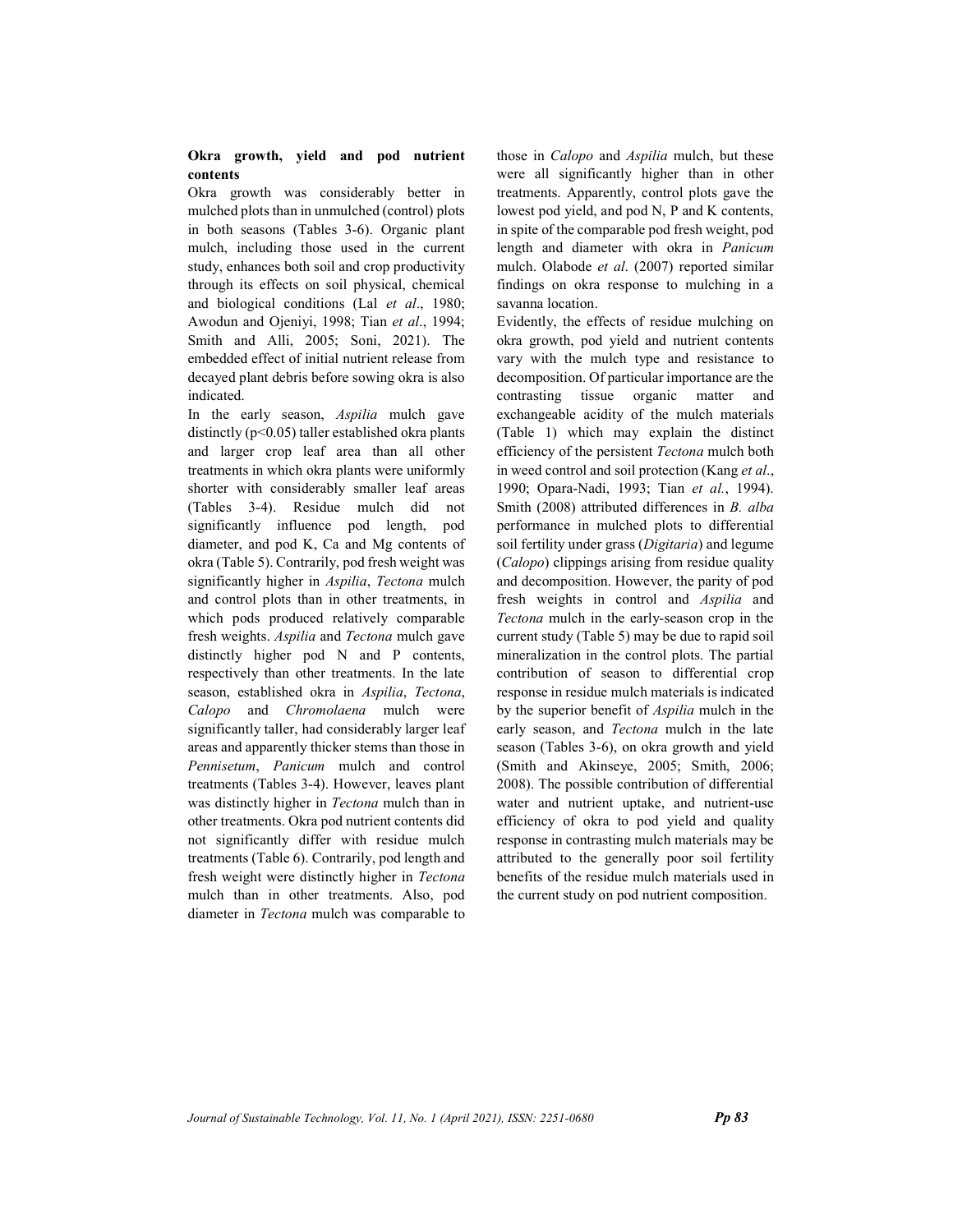| <b>Mulch treatments</b> | WAT                 |      |                    | <b>WAT</b> |  |
|-------------------------|---------------------|------|--------------------|------------|--|
|                         | 5                   | 8    | 2                  | 5          |  |
|                         | <b>Plant height</b> |      | Leaf area          |            |  |
|                         | (c <sub>m</sub> )   |      | (cm <sup>2</sup> ) |            |  |
| Control                 | 14.1                | 33.3 | 15.9               | 153.7      |  |
| C. mucunoides           | 14.6                | 34.0 | 14.6               | 176.8      |  |
| C. odorata              | 14.2                | 35.2 | 22.4               | 165.3      |  |
| T. grandis              | 13.1                | 33.3 | 19.9               | 154.7      |  |
| A. africana             | 19.9                | 51.7 | 30.4               | 278.9      |  |
| P. purpureum            | 13.0                | 31.3 | 15.4               | 178.8      |  |
| P. maximum              | 13.0                | 30.9 | 14.0               | 150.5      |  |
| LSD(0.05)               | 3.43                | 7.79 | 6.47               | 74.91      |  |

Table 3: Vegetative growth response of okra NHAE 47-4 to residue mulching at specified weeks after treatment (WAT) in the early season

Table 4: Vegetative growth response of okra NHAE 47-4 to residue mulching at specified weeks after treatment (WAT) in the late season.

| <b>Mulch treatments</b> | WAT             |              | <b>WAT</b> |                 | <b>WAT</b> |                            | WAT                    |
|-------------------------|-----------------|--------------|------------|-----------------|------------|----------------------------|------------------------|
|                         | $\mathbf{2}$    | 8            | 5          | 8               | 5          | 8                          | 8                      |
|                         |                 | Plant height |            | Stem diameter   |            | Leaves plant <sup>-1</sup> | Leaf area              |
|                         | $\mathbf{(cm)}$ |              |            | $\mathbf{(cm)}$ | (no.)      |                            | $\text{(cm}^2\text{)}$ |
| Control                 | 8.1             | 22.9         | 3.5        | 3.5             | 5.3        | 8.1                        | 237.9                  |
| C. mucunoides           | 9.7             | 33.2         | 4.1        | 4.2             | 6.8        | 7.4                        | 508.3                  |
| C. odorata              | 8.6             | 31.2         | 3.8        | 3.8             | 6.2        | 7.8                        | 493.6                  |
| T. grandis              | 8.5             | 33.5         | 4.1        | 4.2             | 9.1        | 11.3                       | 505.9                  |
| A. africana             | 9.3             | 34.2         | 4.4        | 4.0             | 6.6        | 8.0                        | 480.3                  |
| P. purpureum            | 9.0             | 29.5         | 3.4        | 3.4             | 5.9        | 7.6                        | 363.0                  |
| P. maximum              | 8.3             | 25.2         | 3.2        | 2.9             | 5.3        | 7.0                        | 380.5                  |
| LSD(0.05)               | 0.89            | 5.05         | 0.67       | 0.56            | 1.23       | 0.96                       | 66.11                  |

|                  | Table 5: Pod yield response and nutrient contents of okra NHAE 47-4 to residue mulching in |
|------------------|--------------------------------------------------------------------------------------------|
| the early season |                                                                                            |

| Mulching      | Pod             | Pod       | Pod fresh                  |      | <b>Pod nutrient contents</b> |           |           |           |
|---------------|-----------------|-----------|----------------------------|------|------------------------------|-----------|-----------|-----------|
| treatments    | length          | diameter  | weight                     | N    | P                            | K         | Ca        | Mg        |
|               | (cm)            | (cm)      | $(g$ plant <sup>-1</sup> ) |      |                              | $(\%)$    |           |           |
| Control       | 8.8             | 10.2      | 34.4                       | 2.67 | 0.48                         | 0.03      | 2.91      | 0.52      |
| C. mucunoides | 8.3             | 9.6       | 30.7                       | 3.20 | 0.71                         | 0.04      | 2.75      | 0.40      |
| C. odorata    | 8.1             | 9.4       | 26.8                       | 3.75 | 0.62                         | 0.05      | 2.89      | 0.45      |
| T. grandis    | 8.4             | 9.8       | 33.0                       | 3.20 | 0.79                         | 0.04      | 2.15      | 0.51      |
| A. africana   | 9.7             | 10.0      | 38.4                       | 3.98 | 0.61                         | 0.05      | 2.16      | 0.38      |
| P. purpureum  | 8.1             | 9.0       | 31.0                       | 3.09 | 0.65                         | 0.05      | 2.30      | 0.48      |
| $P$ maximum   | 7.6             | 8.6       | 22.1                       | 3.46 | 0.68                         | 0.05      | 2.69      | 0.45      |
| LSD(0.05)     | NS <sup>a</sup> | <b>NS</b> | 7.9                        | 0.67 | 0.16                         | <b>NS</b> | <b>NS</b> | <b>NS</b> |

 $\sqrt[3]{\text{NS}}$  Not significant at p= 0.05.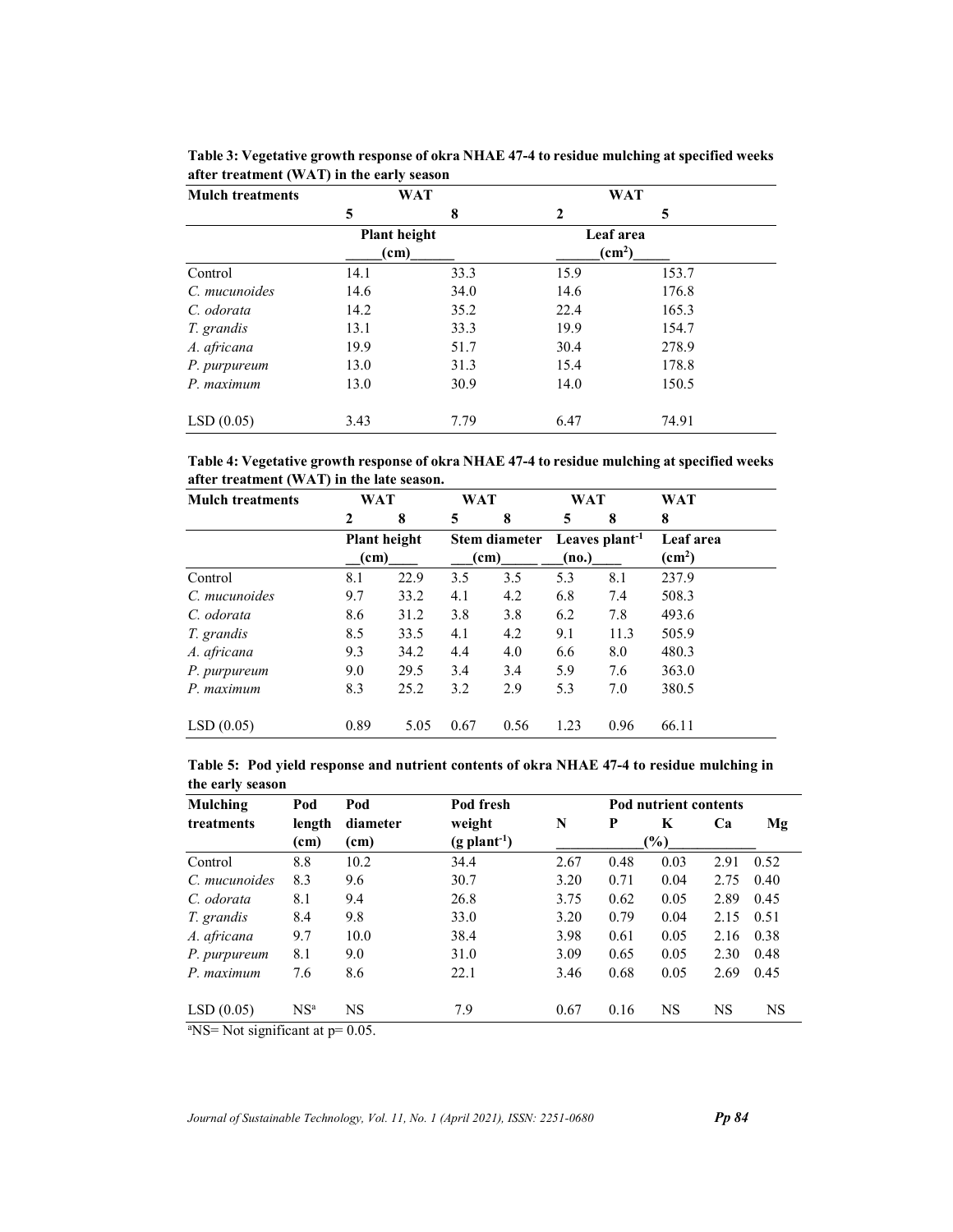| <b>Mulching</b> | Pod    | Pod               | Pod fresh                  |           | Pod nutrient contents |           |           |           |  |
|-----------------|--------|-------------------|----------------------------|-----------|-----------------------|-----------|-----------|-----------|--|
| treatments      | length | diameter          | weight                     | N         | P                     | K         | Ca        | Mg        |  |
|                 | (cm)   | (c <sub>m</sub> ) | $(g$ plant <sup>-1</sup> ) |           | $\frac{9}{6}$         |           |           |           |  |
| Control         | 4.7    | 7.7               | 35.8                       | 2.68      | 0.48                  | 0.03      | 2.91      | 0.52      |  |
| C. mucunoide    | s5.9   | 8.9               | 90.6                       | 3.20      | 0.71                  | 0.04      | 2.75      | 0.40      |  |
| C. odorata      | 5.9    | 8.5               | 78.8                       | 3.75      | 0.62                  | 0.05      | 2.89      | 0.45      |  |
| T. grandis      | 6.7    | 8.7               | 215.0                      | 3.20      | 0.79                  | 0.04      | 2.15      | 0.51      |  |
| A. africana     | 5.9    | 8.8               | 137.5                      | 3.98      | 0.61                  | 0.05      | 2.16      | 0.38      |  |
| P. purpureum    | 4.9    | 7.9               | 40.8                       | 3.09      | 0.65                  | 0.05      | 2.30      | 0.48      |  |
| P. maximum      | 4.9    | 7.7               | 32.0                       | 3.46      | 0.68                  | 0.05      | 2.69      | 0.45      |  |
| LSD(0.05)       | 0.6    | 0.8               | 83.3                       | <b>NS</b> | <b>NS</b>             | <b>NS</b> | <b>NS</b> | <b>NS</b> |  |

Table 6: Pod yield response and nutrient contents of okra NHAE 47-4 to residue mulching in the late season

 $N = Not significant at p = 0.05$ .

# **CONCLUSION**

Okra was most productive under Tectona and Aspilia mulch mainly due to the highly favourable soil conditions for okra growth, primarily attributed to their distinctly superior tissue organic matter, total exchangeable acidity and WCE, compared to other residue mulch materials. Further research is necessary however, to characterize the quality of the mulch materials used in this study with respect to C/N ratio, polyphenol and lignin contents, and the dynamics of mulch degradation, in other to better understand their potential benefits in conservation agriculture for sustainable production of okra and other important warmseason vegetables.

### **REFERENCES**

- Agbede, T.M., Adekiya, A.O. and Ogeh, J.S. (2014). Response of soil properties and yam yield to Chromolaena odorata (Asteraceae) and Tithonia diversifolia (Asteraceae) mulches. Archives of Agronomy and Soil Science, 60(2): 209- 224.
- Aiyelaagbe, I.O.O. and Fawusi, M.O.A. (1986). Growth and yield response of pepper to mulching. Biotronics, 15: 25-29.
- Awodun, M.O. and Ojeniyi, S.O. (1998). Use of green mulches for improving soil fertility and maize performance. Applied Tropical Agriculture, 3: 26-30.
- Bello, A.T. (2019). Effect of residue mulch on weed growth, pod yield and nutrient content in okra (Abelmoschus esculentus (L.) Moench) in Ado-Ekiti, southwestern Nigeria. M.Agric. Tech. Thesis, The Federal University of Technology, Akure, Nigeria. 75 p.
- Bouyoucos, G.H. (1951). A Recalibration of the Hydrometer Method for Making Mechanical Analysis. Agronomy Journal, 43(9): 434-438.
- Bray, R.H. and Kurtz, I.T. (1945). Determination of Total Organic and Available Forms of Phosphorus in Soils. Soil Science, 59(1): 39-46.
- Budelman, A. (1991). Woody species in auxiliary roles. Live stakes in yam cultivation. Royal Tropical Institute, KIT Publications, The Netherlands. 151 p.
- Fasanmi, T.F. (2017). Weed growth and okra (Abelmoschus esculentus (L.) Moench) yield as influenced by fertilizer type and mulching material in a rainforest environment. M.Agric. Tech. Thesis, The Federal University of Technology, Akure, Nigeria. 161 p.
- Gill, K.S., Arshad, M.A., Chivunda, B.K., Phiri, B. and Gumbo, M. (1992). Influence of residue mulch, tillage and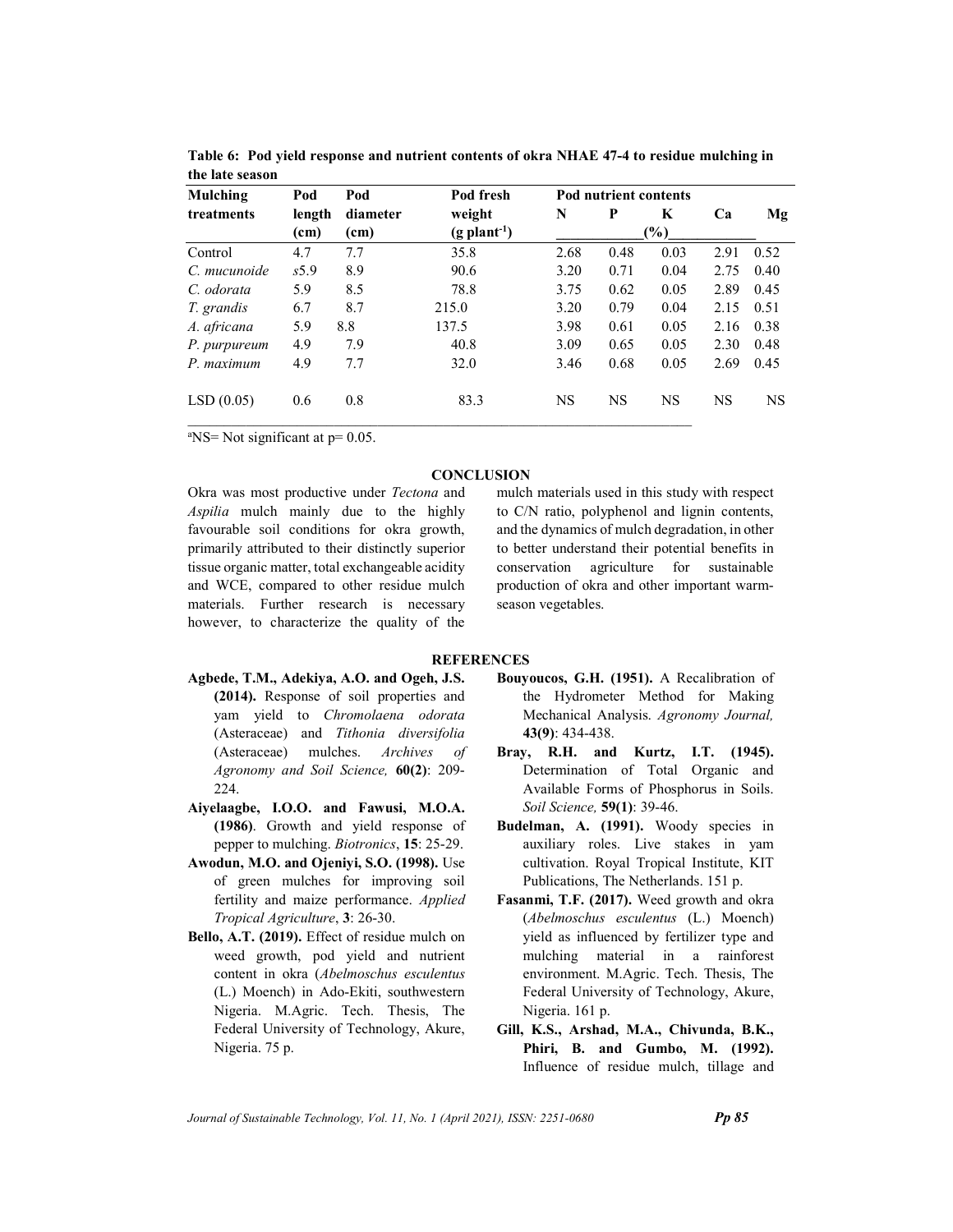cultural practices on weed mass and corn yield from three field experiments. Soil Tillage Research, 24: 211-223.

- Ilori, O.J., Ilori, O.O., Sanni, R.O. and Adenegan-Alakinde, T.A. (2011). Effect of Chromolaena odorata on the growth and biomass accumulation of Celosia argentea. Research Journal of Environmental Sciences, 5(2): 200-204.
- Iqbal, R., Muhammad, A.S.R., Muhammad, V., Muhammad, F.S., Muhammad, S.Z., Salman, A., Tolekiene, M., Imran, H., Muhammad, U.A. and Muhammad, A.N. (2020). Potential agricultural and environmental benefits of mulches- a review. Bulletin of the National Research Centre, 44(75): 1-16.
- Jackson, M.I. (1962). Soil Chemical Analysis. Prentice Hall, New York, Agronomy No. 9, Part 2, American Society of Agronomy, Madison. Pp 978-998.
- Kader, M.A., Singha, A., Begium, M.A., Jewel, A., Khan, F.H. and Khan, N.I. (2019). Mulching as water-saving technique in dry land agriculture. Bulletin of the National Research Centre, 43: 1-6.
- Kang, B.T., Reynolds, L. and Atta-Krah, A.N. (1990). Alley farming. Advances in Agronomy, 43: 315-359.
- Karaye, A.K. and Yakubu, A.I. (2006). Influence of intra-row spacing and mulching on weed growth and bulb yield of garlic (Allium sativum L.) in Sokoto, Nigeria. African Journal of Biotechnology, 5: 260-264.
- Lal, R., DE Vleeschauwer, D. and Nangje, R.M. (1980). Changes in properties of a newly cleared alfisol as affected by mulching. Soil Science Society Journal, 44: 827-833.
- Liang, Y.L., Zhang, C.E. and Guo, D.W. (2002). Mulch types and their benefit in cropland ecosystems on the Loess Plateau in China. Journal of Plant Nutrition, 25: 945-955.
- Mloza-Banda, H.R. and Materechera, S.A. (1999). The effect of tillage, residue management and weeding practices on weed flora in two agroecological areas in Malawi. Proceedings, 17th East African

Biennial Weed Science Conference, pp 49- 55.

- Ojeniyi, S.O. and Adetoro, A.O. (1993). Use of Chromolaena mulch to improve yield of late season okra. Nigerian Journal of Technical Education, 10: 144-149.
- Ojeniyi, S.O., Odedina, S.A. and Agbede, T.M. (2012). Soil productivity improving benefits of Mexican sunflower (Tithonia diversifolia) and siam weed (Chromolaena odorata). https://www.researchgate.net
- Okhiria, J.I., Ogunyemi, S., Oni-Edigin, E. and Adeleke, R.L.A. (1995). Evaluation of dry mulches for weed suppression in leaf amaranth production. **In:** Programme,  $22<sup>nd</sup>$ Annual Conference, Weed Science Society of Nigeria (WSSN), IITA, Ibadan, Nigeria.
- Okugie, D.N. and Ossom, E.M. (1988). Effect of mulch on the yield, nutrient concentration and weed infestation of the fluted pumpkin (Telfairia occidentalis). Tropical Agriculture, 65: 202-204.
- Olabode, O.S., Ogunyemi, S. and Awodoyin, R.O. (2006). Response of okra (Abelmoschus esculentus (L.) Moench) to weed control by mulching. Ghana Journal of Agricultural Science, 39: 35-40.
- Olabode, O.S., Ogunyemi, S.O. and Adesina, G.O. (2007). Response of okra (Abelmoschus esculentus (L.) Moench) to weed control by mulching. Journal of Food, Agriculture and Environment, 5: 324-326.
- Opara-Nadi, O.A. (1993). Effect of elephant grass and plastic mulch on soil properties and cowpea yield.  $In:$  Mulongoy, K. and Merckx, R. (eds.). Soil Organic matter Dynamics and Sustainability of Tropical Agriculture. John Wiley and Sons, NY. 522 pp.
- Poll, J.K. (1997). Effect of soil cover on the yield and quality of vegetables. Weed Abstract, No. 41, 339.
- Russo, V.M., Cartwright, B. and Webber, C.L. III. (1997). Mulching effects on erosion of soil beds and on yield of autumn and spring planted vegetables. Biological Fertility and Horticulture, 14: 85-93.
- Sangakkara, U.R., Attanayake, K.B., Gajanayake, J.N. and Bandaranayake,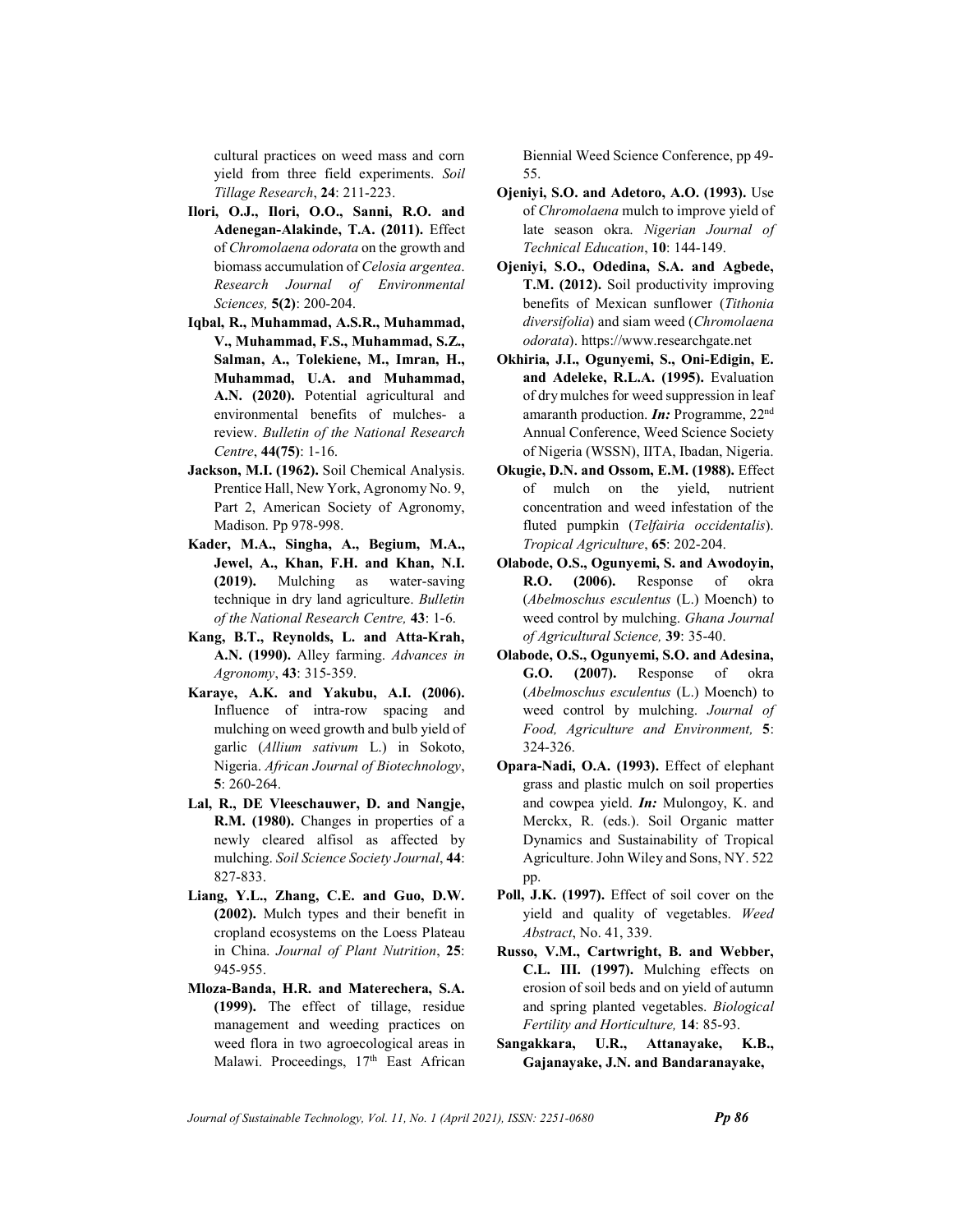- P.S.D.R. (2004). Impact of mulches on growth and yields of cassava and sweetpotato in tropical Asia. **In:** Proceedings of the  $4<sup>th</sup>$ International Crop Science Congress, Brisbane, Australia. September 2004.
- Saunders, D. (2018). Hardwood Mulch vs. Leaf Mulch: Which is Best for Your Vegetable Garden? Saunders Landscape Supply. https://www.saunders.com
- Schonbeck, M.W. (1998). Weed suppression and labour costs associated with organic, plastic and paper mulches in small scale vegetable production. Journal of Sustainable Agriculture, 13: 13-33.
- Schonbeck, M. (2020). Organic mulching materials for weed management. eOrganic.info, Oregon State University. https://eorganic.org/node/
- Schonbeck, M. and Tillage, B. (2011). Principles of Sustainable Weed Management in Organic Cropping Systems. In: Workshop for Farmers and Agricultural Professionals on Sustainable Weed Management, 3<sup>rd</sup> ed., Clemson University, Clemson, SC, USA. https://www.clemson.edu/public/sustainab leag/pdfs/weedmanagement.pdf
- Smith, M.A.K. (2008). Residue mulching for weed control in Basella alba in Southwestern Nigeria. Proceedings, 4<sup>th</sup> Annual Conference, School of Agriculture & Agricultural Technology, The Federal University of Technology, Akure, Nigeria. p 208-213.
- Smith, M.A.K. (2017). Influence of residue mulching on ecological weed growth and marketable yield in Indian spinach (Basella alba L.) in a humid tropical environment. Programme, European Weed Research Society Joint Workshop on Physical and Cultural Weed Control and Crop-weed Interactions, Nyon, Switzerland. April 2-5.
- Smith, M.A.K. and Alli, A.L. (2005). Mulching effect of tropical plant residues on weed control and maize (Zea mays L.) yield. Proceedings, 1<sup>st</sup> Annual Conference on Development in Agriculture & Biology, School of Agriculture & Agricultural Technology, The Federal University of Technology, Akure, Nigeria. p 26-30.
- Smith, M.A.K. and Alli, A.L. (2007). Mulching effect of tropical plant residues on ecological weed growth in maize (Zea mays L.). African Crop Science Conference Proceedings, Vol. 8, pp. 1105-1115.
- Smith, M.A.K. and Ajayi, C.A. (2004). Influence of soil amendment on ecological weed growth in okra (Abelmoschus esculentus  $(L)$  Moench).  $29<sup>th</sup>$  Annual Conference, Soil Science Society of Nigeria, Abeokuta, Nigeria.
- Smith, M.A.K. and Ajayi, C.A. (2005). Comparative effects of selected soil amendments on weed growth and pod yield in okra (Abelmoschus esculentus (L.) Moench). Postgraduate Diploma Project Report, The Federal University of Technology, Akure, Nigeria. 30 p.
- Smith, M.A.K., Adebiyi, S.A. and Kayode, B.O. (2006). Evaluating the weed control efficiency and yield-improvement benefit of fertilizer-fortified Calopogonium mucunoides mulch in Basella alba. Proceedings, 2<sup>nd</sup> Annual Conference, School of Agriculture & Agricultural Technology, The Federal University of Technology, Akure, Nigeria. p 60-65.
- Smith, M.A.K. and Akinseye, C. (2005). Influence of mulching and fertilizer application on weed distribution, dominance and diversity in okra. International Conference on Science & Technology, The Federal University of Technology, Akure, Nigeria. p 323-327.
- Smith, M.A.K. and Fasanmi, T.M. (2018). Effects of fertilizer type and mulch material on weed growth and short-term weed succession in okra [Abelmoschus esculentus (L.) Moench] in a rainforest environment of southwestern Nigeria. Book of Abstract/Programme, 46<sup>th</sup> WSSN Annual Conference, University of Port Harcourt, Port Harcourt, Nigeria, p 24.
- Smith, M.A.K., Tolorun, T.P. and Adeniji, O.S. (2001). Effect of combined mulch and fertiliser on weed growth and okra (Abelmoschus esculentus (L.) Moench) yield in a humid tropical environment. Proceedings, 35<sup>th</sup> Annual Conference, Agricultural Society of Nigeria, University